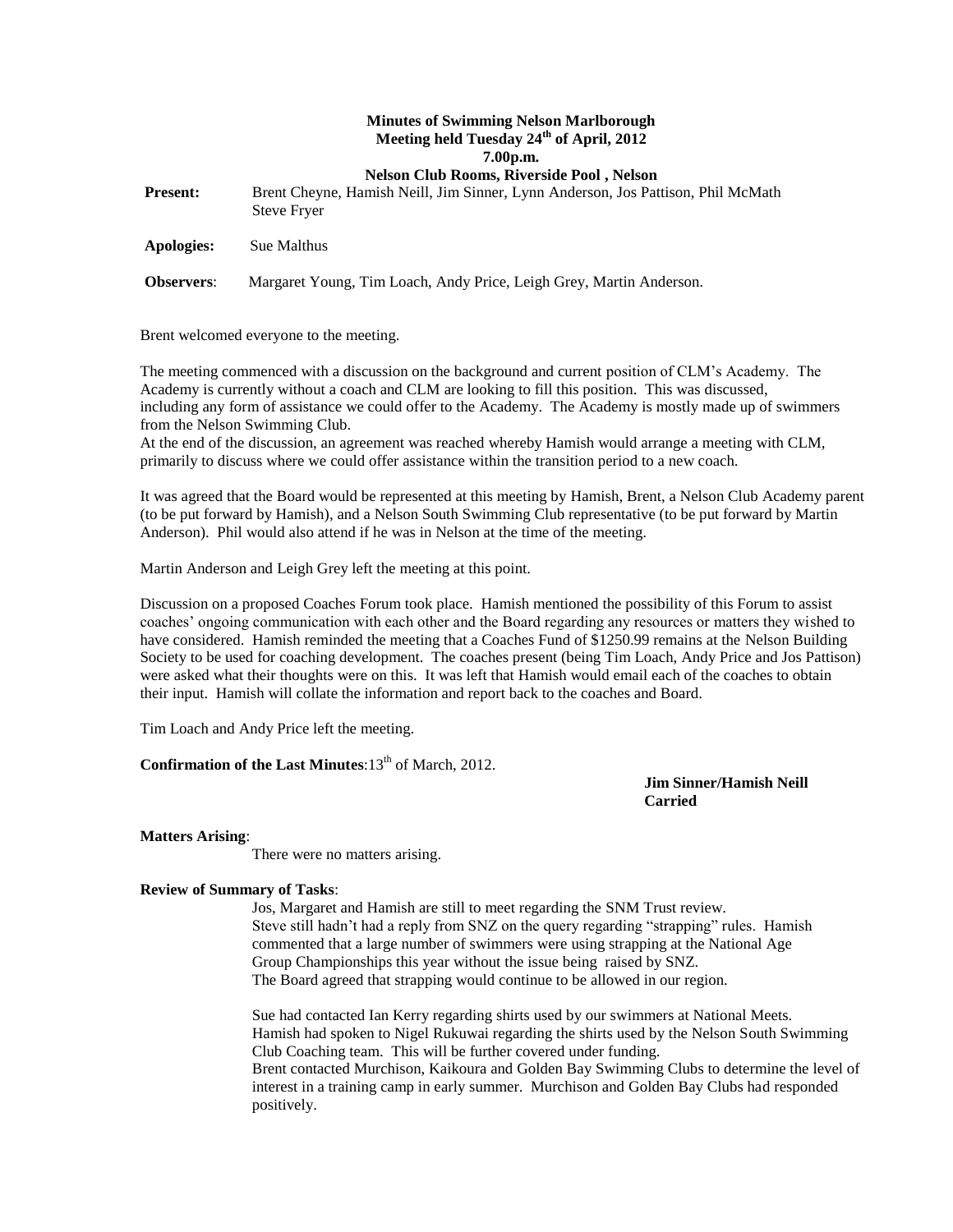It was agreed that we would progress with this closer to summer. Once arrangements had been made, we would notify the three clubs concerned.

The Board discussed whether they wished to construct Remits to rectify any inconsistencies between the SNM and SNZ Rules.

It was agreed that there was nothing material at this point in time requiring change. A proper review of the SNM Constitution would take place once the review of SNZ was complete.

Kay confirmed the availability of the Richmond Town Hall for the SNM AGM. Kay also sent a reminder out to all clubs regarding nominations for awards at this year's AGM. All were informed that the deadline date for the provision of names was 30 April.

Brent has prepared a DRAFT Competition Calendar for the 2012-2013 year. He commented that SNZ had not yet put their 2013 Calendar on their website and had not yet posted the flier for the 2012 NZ Short Course Championships. We cannot confirm our SNM Competition Calendar until the SNZ dates and qualifying periods are confirmed. The current draft shows the SNM Winter Meet for 15-16 September, but this may need to be brought forward a week to catch the SNZ Short Course qualifying period. Jos has offered to telephone Kent Stead at SNZ to discuss the need for these dates to be confirmed by them as soon as possible. Jos is to advise Brent of Kent's response so that the draft can be updated and tabled at the next Board meeting. Clubs will then be able to provide the dates of their meets. The Board commented that it would be good not to have a clash of meets this year. Phil mentioned that the SI Championships would be in Blenheim in September, 2013. Hamish commented that he had heard this was confirmed. The Board discussed the planning for these SI Championships and agreed that it is a meet to be run by the SNM Board, not by a club. Traditionally, a sub-committee set up by the Board has carried out the planning when this Meet has been held here in the past.

### **Administrator's Report**:

The Administrator's Report was tabled.

It was commented that Ross Bragg had received a SNZ Life Membership Award at the recent SNZ Awards dinner. It was agreed that a congratulatory card should be sent to Ross from the SNM swimming community.

Kay has sent out a comprehensive email advising clubs of the requirements/due dates for the SNM Annual Report information. All information must be received by the  $30<sup>th</sup>$  of June. **IT WAS MOVED that the Administrator's Report be accepted**

> **Brent Cheyne/Lynn Anderson Carried**

### **Treasurer's Report:**

Brent tabled the Treasurer's Report.

 Brent commented that the focus would now be on completing the Annual Financial Statements to 30 April and getting these in to the Auditor.

### **IT WAS MOVED that the Treasurer's Report be accepted.**

**Brent Cheyne/Steve Fryer Carried**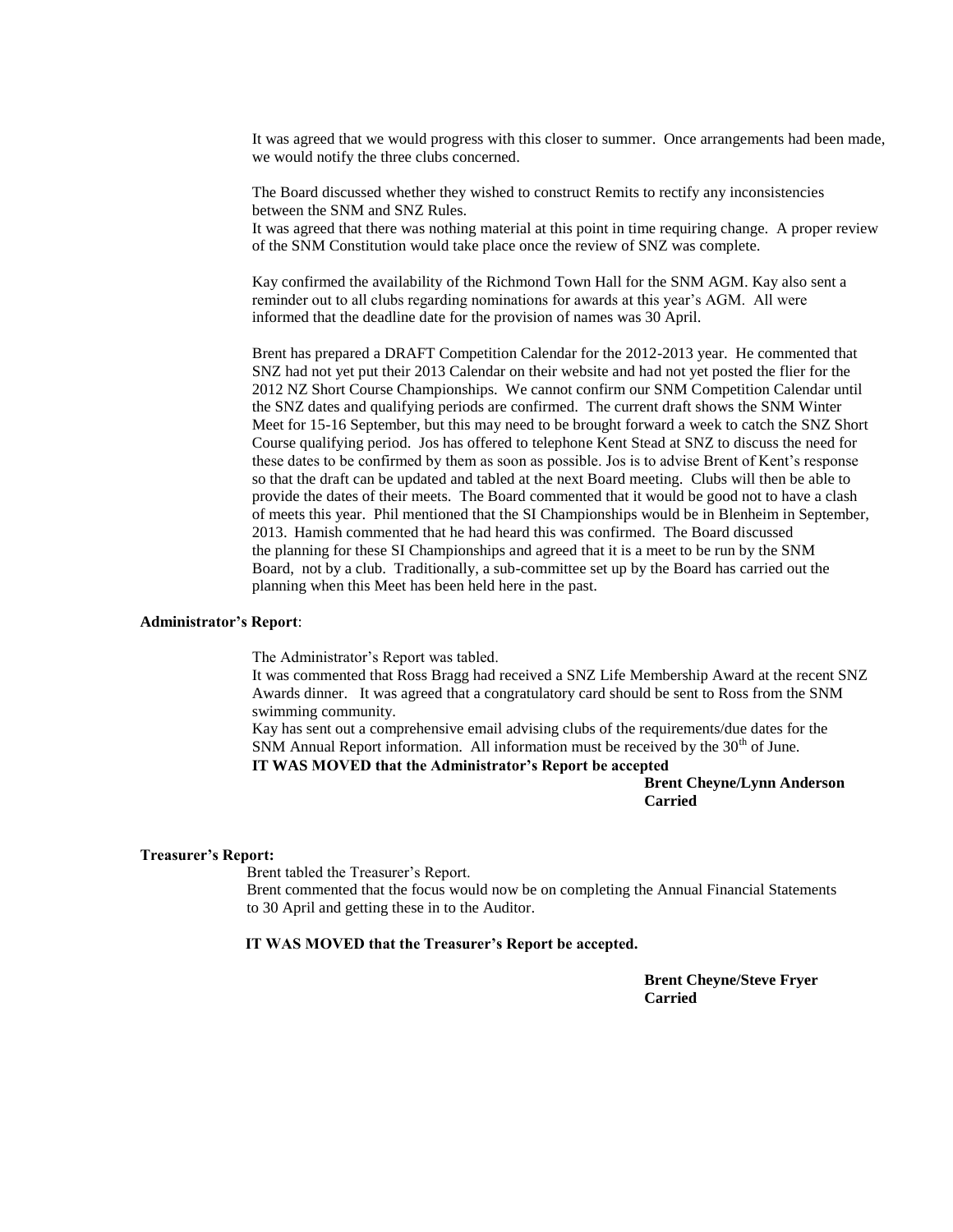# **Registrar's Report to Swimming Nelson Marlborough**

## **1. Disputed charge for software updates**

As reported last month, Hy-tek over-charged my credit card by about US\$500 (~NZ\$700). The bank sent a query to Hy-tek, who responded by sending a simple transaction record. I have therefore submitted to the bank copies of Hy-tek's discounted quote and email correspondence to support the lower charge.

# **2. Transfer form**

As Registrar, I suggest some minor changes to the form used by swimmers to transfer clubs (see attached). I have inserted additional instructions at the bottom to explain the process more fully and, consistent with our Constitution, have indicated that the SNM Administrator is authorised to accept the transfer but will refer to the Board if in doubt. See notes at bottom of form.

*I recommend* that SNM approve the attached transfer form.

# **3. SNM Records**

The times listed below, swum at the NZ Opens and Div II meet, are faster than existing SNM records.

*I recommend* that the times listed below be confirmed as SNM records.

Jim Sinner SNM Registrar

### **Times faster than SNM Records since last report**

| Event           |               | LC/<br>SC | Age         | M/<br>F    | <b>New</b><br>time | Swimmer       | Club            | Previous record holder           |  |
|-----------------|---------------|-----------|-------------|------------|--------------------|---------------|-----------------|----------------------------------|--|
| <b>NZ Opens</b> |               |           |             |            |                    | 25-3-2012     |                 |                                  |  |
| 50              | Free          | LC.       | Open        | F          | 26.58              | Amaka Gessler | Motueka         | Josie Kydd 2009 NZ Opens         |  |
| 100             | Free          | LC.       | Open        | F          | 56.32              | Amaka Gessler | Motueka         | Emma Thomson 2006 NZ Youth&Opens |  |
| 200             | Free          | LC.       | Open        | F.         | 2:00.07            | Amaka Gessler | Motueka         | Emma Thomson NAGs 2002           |  |
| 400             | Free          | LC        | <b>Open</b> | F          | 4:24.17            | Amaka Gessler | Motueka         | Emma Thomson NAGs 2002           |  |
| 50              | <b>Breast</b> | LC        | 13          | F          | 35.24              | Sara Gane     | <b>Blenheim</b> | Sara Gane at NAGs 2012           |  |
| Div II          |               |           |             | 11-14-2012 |                    |               |                 |                                  |  |
| 800             | Free          | SC        | 14          | F          | 9:46.61            | Amy Coulton   | <b>Nelson</b>   | Standard                         |  |

**IT WAS MOVED that the above records be ratified.**

**Jim Sinner/Phil McMath Carried**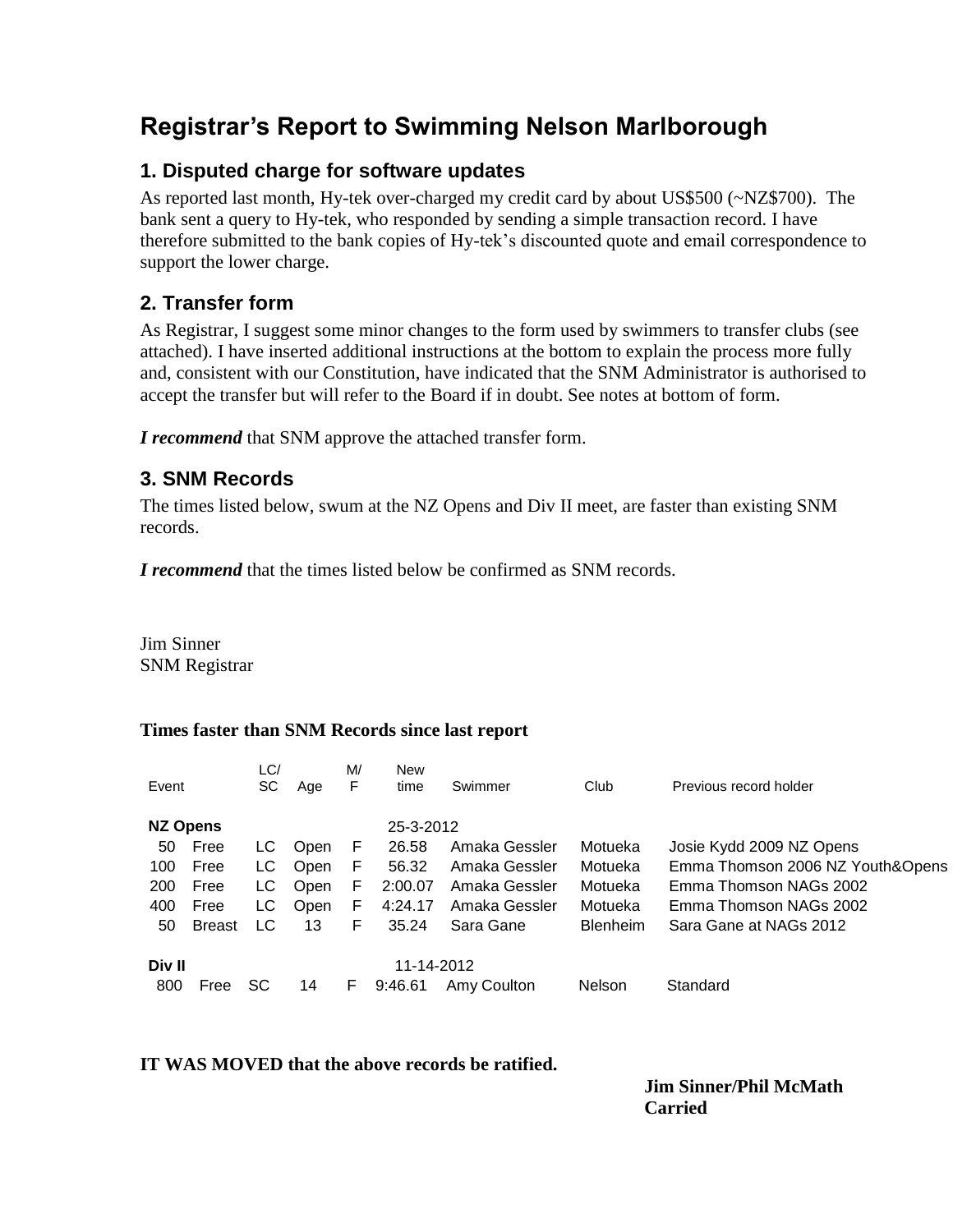**The Board discussed the changes Jim had made to the Transfer Form and agreed that the SNM Administrator be authorized to accept Transfers, unless an issue arose whereby the Board's input would be required prior to acceptance.**

**IT WAS MOVED that the Registrar's Report be accepted and that the changes to the Transfer be accepted, including the role of the Administrator**

**Hamish Neill/Phil McMath Carried**

### **Publicity/Communications Report**

Jim reported that he had prepared/ provided articles on both the National Age Group Championships and the Division II Competition results. .Jim confirmed that he had updated the SNM website to include Amaka Gessler's selection on the NZ Team for the 2012 London Olympics. This had been delayed due to there not being a press release on the SNZ website.

#### **Funding Report:**

Lynn reported that all but one quote had come in for the Officials/Team Managers t-shirts. We are still awaiting a quote from Stirling Sports which should be received prior to the next Board meeting. Once this is received, we will be able to apply for funding and minute this accordingly.

### **Technical/Coaching**:

Steve confirmed he had received an email enquiring as to whom was on the Technical Committee. He confirmed that, at this stage, it was just Ivon and himself. The function of the Technical Committee and the makeup of it are set out in the SNM Constitution. The Board agreed to review the Technical Committee and its members, of which there can be up to four, following this year's AGM.

**Events:**

**No report.**

### **General Business**:

### **Review of SNZ**

Brent advised that presentations of the Draft Findings and Recommendations will be held between the 18<sup>th</sup> and 20<sup>th</sup> of May, 2012. There will not be a meeting in Nelson. Brent advised that he had emailed SNZ to ask if they would assist with costs for regions travelling to out-of-town meetings. SNZ had responded saying they would contribute up to \$300 per region towards airfares. Brent advised that it was not possible to attend the Christchurch meeting as this commenced at 8.30a.m. and the first flight from Nelson did not arrive in Christchurch until the meeting had concluded. The Board agreed, after some discussion, that Brent and Hamish would attend the relevant meeting in either Wellington or Auckland. This was dependent on their schedules and availability. Brent and Hamish would then report back to the region and commence discussions with the Nelson Marlborough swimming community.

#### **Review of recent swimming meets**:

A small team performed well at Division II. The Board congratulated swimmers who went to the SNZ Opens, including Sara Gane and William Borrell. They did very well to qualify for this Meet given their relatively young ages.

### **General:**

Brent asked Board members to consider seeking re-election for next year. He commented that the Board, as a group, have worked really well this year and he has been impressed with the team approach and results achieved. He also stated that the current Board has the relevant skills and energy required for swimming in our region to have some continuity. He stated he would now leave it up to individuals to